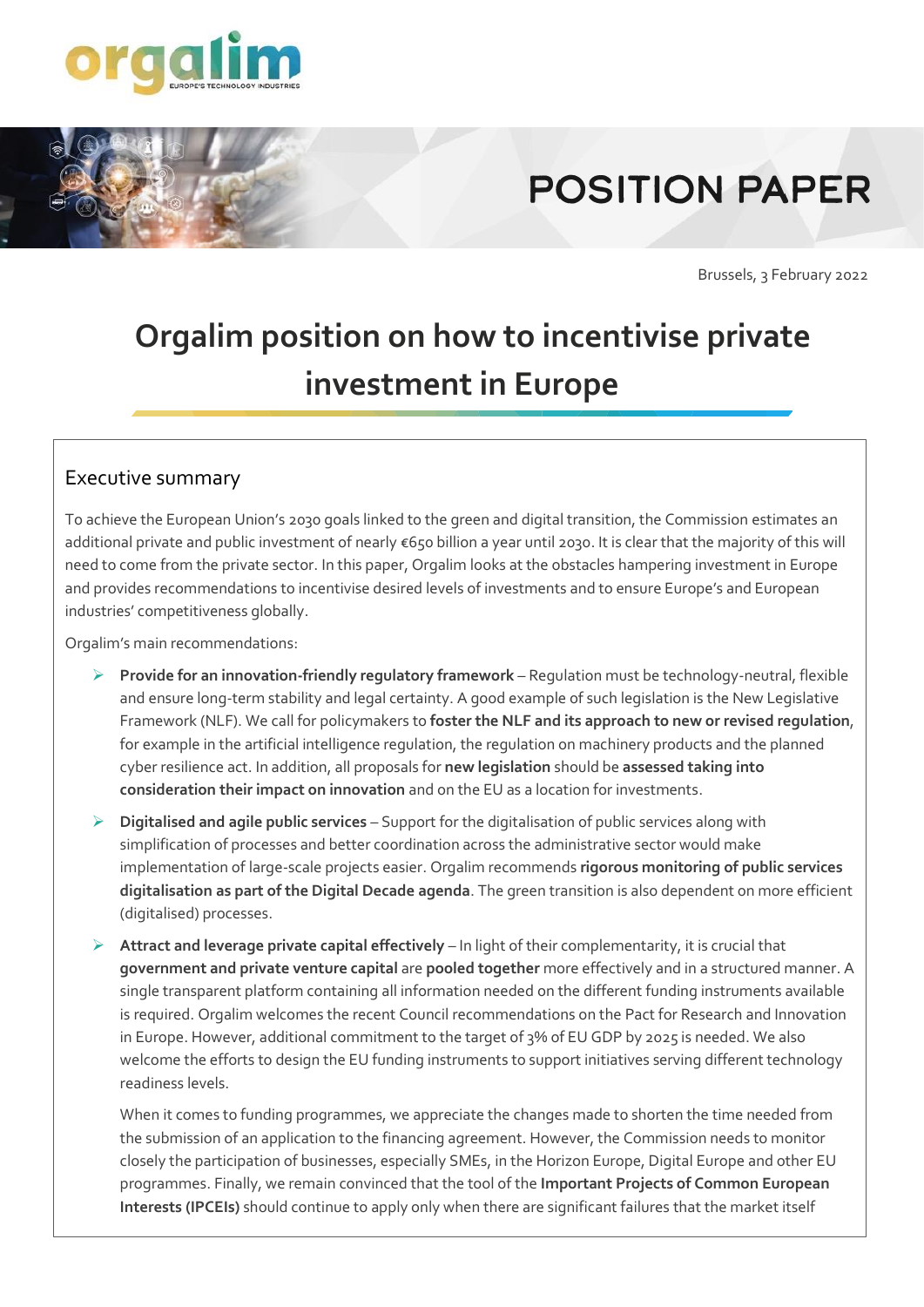cannot address. IPCEIs shall be as inclusive as possible of European companies as they provide asymmetric competitive advantage to their members. The experiences of the first IPCEIs should also be assessed in a timely manner in order to evaluate their impact in terms of private investment and spillover effects.

- ➢ **Strengthen the connection between R&I and industrial policy** Orgalim welcomes the discussions taking place in the Industrial Forum and the recent Council Recommendations on the Pact for Research and Innovation in Europe. Special attention should be given to **fostering and supporting advanced manufacturing technologies** which are fundamental to achieve the twin transitions and make businesses more resilient. In addition, we call for the close involvement of industry, research institutes and other relevant stakeholders in the **development of Technology Roadmaps and the Industrial Transition Pathways** to implement the European Industrial Strategy. We further call for an EU strategy that focuses on **investing in open Technology Infrastructures (TIs)** across Europe. Finally, we suggest **developing the Horizon Europe partnership model (PPP)** at European level to also deal with conditions for stronger competitiveness and sustainability of companies. PPPs could function as platforms for the development of innovation ecosystems, scaling of successful pilots and joint European initiatives for industrial deployment.
- ➢ **Support SMEs and strengthen the skills and capabilities needed for the twin transitions** Much of the responsibility to ensure that business value-chains and ecosystems are well-functioning and better equipped to react to external uncertainties lies with the industry. However, the Commission and the Member States can promote resilience by linking financial support to leading companies to their **cooperation with and inclusion of SMEs** in their innovation ecosystems and activities. They should **facilitate cooperation between businesses, research institutes and academia** when this is spontaneously sought. Finally, **education and training systems** must become much more agile to foresee and respond to the changes in the job market and the wider society.

# 1. What are the obstacles hampering investment?

European technology industries play a key role in the successful rollout of the twin transitions and in pursuing a global leadership role in their implementation, particularly as Europe is striving to become climate-neutral by 2050. Businesses are increasingly expected to take into account and find solutions to the climate change, resource scarcity and loss of biodiversity from investors, regulators, customers and citizens. While challenging existing business models, this also opens new business opportunities for innovative companies. In this context, radically increasing R&I efforts, particularly those aimed at valorisation and commercialisation of innovation, are key to ensure global competitiveness.

As we outlined in ou[r Position Paper on Innovation,](https://orgalim.eu/sites/default/files/attachment/Orgalim%20-%20Putting%20Innovation%20at%20the%20Heart%20of%20EU%20policy_240621_0.pdf) competition in technology development, innovation, investments and markets is fierce and global. Based on the OECD's latest data<sup>1</sup>, the EU's R&D intensity in 2019 amounted to 2.1% of GDP<sup>2</sup> compared to 3.1% in the US, and 2.1% in China. Furthermore, in the ranking of the top 2,500 businesses investing in R&D, European companies have lost ground (17%) compared to companies based in China (20%) and the US (30%)<sup>3</sup>. Simultaneously, the European share in global value chains has decreased while China has seen an increase of its share in the 21st century<sup>4</sup>.

<sup>&</sup>lt;sup>1</sup> OECD Main Science and Technology Indicators, Highlights on R&D expenditure, March 2021 releas[e https://www.oecd.org/sti/msti](https://www.oecd.org/sti/msti-highlights-march-2021.pdf)[highlights-march-2021.pdf](https://www.oecd.org/sti/msti-highlights-march-2021.pdf)

<sup>2</sup> According to Eurostat figures published in November 2021, R&D investment in Europe in 2020 has increased to 2.3% <https://ec.europa.eu/eurostat/web/products-eurostat-news/-/ddn-20211129-2>

<sup>3</sup> EIB investment report 2020/21: Building a smart and green Europe in the COVID-19 era, key findings, 2021; p.10 [https://www.eib.org/attachments/efs/economic\\_investment\\_report\\_2020\\_2021\\_key\\_findings\\_en.pdf](https://www.eib.org/attachments/efs/economic_investment_report_2020_2021_key_findings_en.pdf)

<sup>4</sup> García Herrero, A. and D. Martínez Turégano (2020) 'Europe is losing competitiveness in global value chains while China surges', Bruegel Blog, 26 November 2020<https://www.bruegel.org/2020/11/europe-is-losing-competitiveness-in-global-value-chains-while-china-surges/>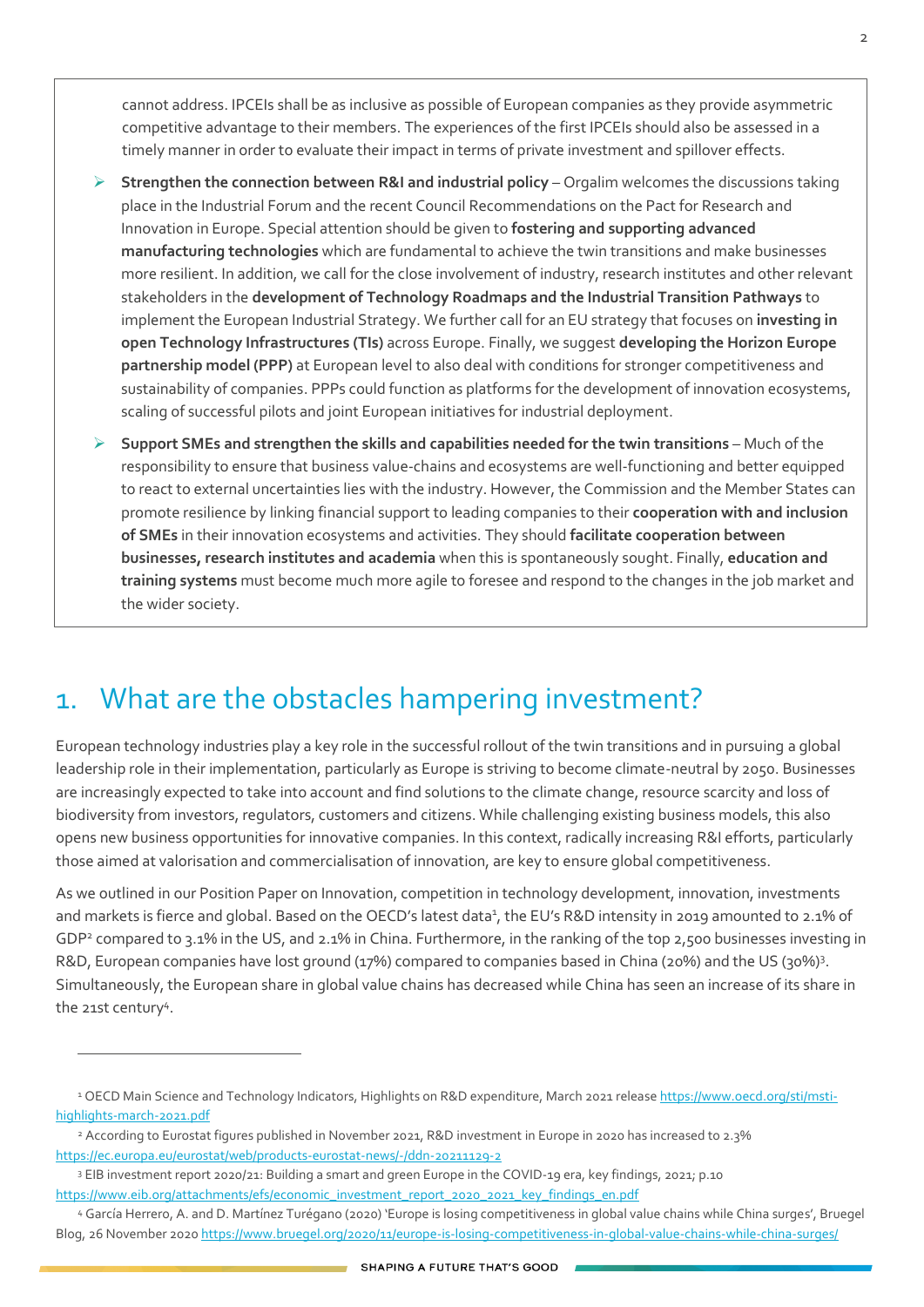# 1.1. The pandemic has weakened many businesses' investment capacity and increased uncertainties in the financial market

Based on the World Investment Report 2021<sup>5</sup> the COVID-19 crisis caused a dramatic fall in foreign direct investment (FDI) in 2020. Global FDI flows dropped by 35% to \$1 trillion as compared to 2019. Although in the second half of 2020 crossborder M&As and international project finance deals recovered, FDI trends varied significantly by region and greenfield investment continued its negative trend into the first quarter of 2021. FDI flows to Europe fell by 80% and to North America by 42%, while flows to developing Asia were resilient and inflows in China actually increased by 6%, to \$149 billion.

According to a recent data analysis by Invest Europe<sup>6</sup> the total equity amount invested in European companies decreased 12% year-on-year to €88 billion in 2020. This nevertheless remains 18% above the 2015-2019 average. 8,163 companies received investment, 85% of which were SMEs. When it comes to Europe's technology industries, Orgalim's most recent [Economics & Statistics Report](https://orgalim.eu/reports/economics-statistics-report-autumn-2021) shows that the level of investments of our companies during the pandemic years (2020-2021) remains below pre-COVID-19 levels. This development is all the more worrying as the currently low interest rates are encouraging investments. A further tightening of investment levels is to be feared if interest rates rise again.

Apart from the immediate cashflow difficulties, the pandemic has also affected many businesses' longer-term investment capacity as internal financing resources have shrunk and levels of debt have risen. The lower investment capacity is at odds with the need for companies to invest in digital and green capacities, shore up the resilience of the business ecosystems and reallocate resources across sectors.

It is clear that a significant increase in investment on intangible and tangible assets in the EU is needed to seize global technological leadership and to become a trailblazer in the implementation of the twin transitions. Based on calculations by the Commission<sup>7</sup>, to achieve the EU's 2030 goals linked to the green and digital transitions, the additional private and public investment needs amount to nearly €650 billion a year until 2030.

## 1.2. Turning investment into growth: several factors need to be addressed simultaneously

In addition to deteriorating finances and economic uncertainties, there are also other factors that affect technology companies' and other actors' future investment decisions, ultimately influencing the desired growth in investment in Europe. These are, among others:

- ➢ Regulatory barriers
- ➢ Time-consuming and inefficient administrative processes
- $\triangleright$  Shortage of the skilled people and capabilities needed for the twin transitions
- $\triangleright$  Fragmentation of resources and inability to scale-up innovative initiatives to global solutions
- $\triangleright$  Uncertainties related to availability of key components, such as semiconductor/chips and other materials

<sup>5</sup> United Nations Conference on Trade and Development (21 June 2021): World Investment Report 2021, investing in a sustainable recovery; p. 2. https://unctad.org/system/files/official-document/wir2021\_en.pdf

<sup>&</sup>lt;sup>6</sup> Investment data analysis by Invest Europe: **Investments | Invest Europe** 

<sup>7</sup> Statement by Executive Vice-President Dombrovskis at the European Business Summit, 18 November 2021:

[https://ec.europa.eu/commission/commissioners/2019-2024/dombrovskis/announcements/statement-executive-vice-president](https://ec.europa.eu/commission/commissioners/2019-2024/dombrovskis/announcements/statement-executive-vice-president-dombrovskis-european-business-summit_en)[dombrovskis-european-business-summit\\_en](https://ec.europa.eu/commission/commissioners/2019-2024/dombrovskis/announcements/statement-executive-vice-president-dombrovskis-european-business-summit_en)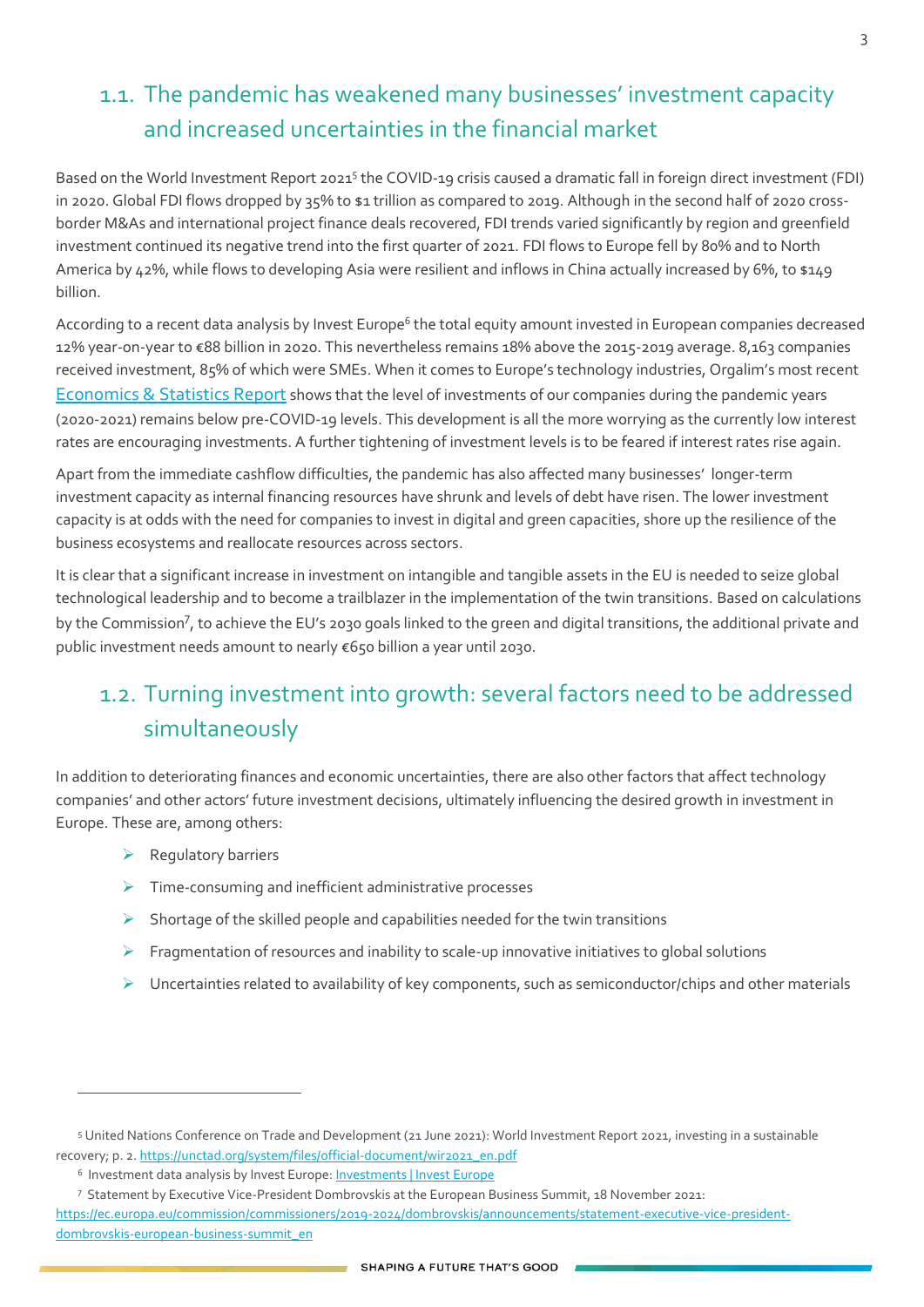To reach the policy goals and attract private investment, Europe must be able to attract talents from all over the world, ensuring the availability of skilled people needed in the industry; minimise uncertainties related to government policies, public administration and decision-making; introduce smart regulation that opens up new business opportunities; and increase public funding to channel investment in digital and green transitions.

# 2. Orgalim recommendations

In light of all of the above, these are our recommendations to incentivise desired levels of investments on intangible and tangible assets and to ensure Europe's and European industries' competitiveness globally.

# 2.1. Ensure innovation-friendly regulatory framework conditions and agile administrative services

The European technology industries cover a wide range of advanced technologies, business models and use cases. The sector is comprised of big companies, a high number of SMEs and a growing number of start-ups, which mostly work in a business-to-business (B2B) context in global markets and develop customer-specific solutions. To stay competitive, companies must act fast, serve specific needs and scale quickly. To support them, the EU must protect the integrity of the Single Market and further pursue its completion. A deepened Single Market will facilitate the scaling of companies throughout Europe and increase the chances of creating EU unicorns. A rigorous application of EU competition and state aid rules is a key driver for an innovative and globally competitive European industry.

#### Innovation-friendly regulation must be technology-neutral, flexible and ensure long-term stability and legal certainty

Innovation-friendly regulation is a key element to support investment. It must be flexible to adapt both to the variety of use cases and the speed of innovation, and it should be technology-neutral, proportional, and efficient while ensuring long-term stability and legal certainty. The New Legislative Framework (NLF) is a great example of how a regulatory instrument can be innovation-friendly. By leaving the definition of the state-of-the-art to the economic actors and foreseeing efficient conformity assessments procedures such as the manufacturer´s self-declaration, it supports the smooth introduction of new products into the market. Orgalim fully supports this approach and encourages policymakers to foster the NLF and its approach to new or revised regulation, for example in the artificial intelligence regulation, the regulation on machinery products and the planned cyber resilience act.

Similarly, an effective and efficient standardisation system allowing new solutions to reach the market quickly is crucial. Industry should remain a key driver of the standardisation process and should be involved at an early stage in prestandardisation activities linked to research, development and innovation.

We welcome the ongoing work of the Commission on the EU taxonomy framework (EU/2020/852) as long as the criteria remain technology-neutral and transparent. We believe that the taxonomy should redirect much-needed private capital into both the technologies and the economic activities that produce them, while rewarding and encouraging innovation and competitiveness. However, we stress that the Commission should abstain from introducing the taxonomy in other financial instruments, such as the Recovery and Resilience Facility (RRF), the InvestEU programme, Horizon Europe, public procurement, etc. as the work on defining sustainable activities is still ongoing. Especially in early stages of R&I, the contributions of technological innovation to sustainability might not yet be fully clear. A strict taxonomy used as selection criteria will create additional conditionalities and hamper early-stage financing and start-up investments in Europe.

Finally, the Commission should assess the impact that any new proposal for legislation has on innovation and on the EU as a location for investments.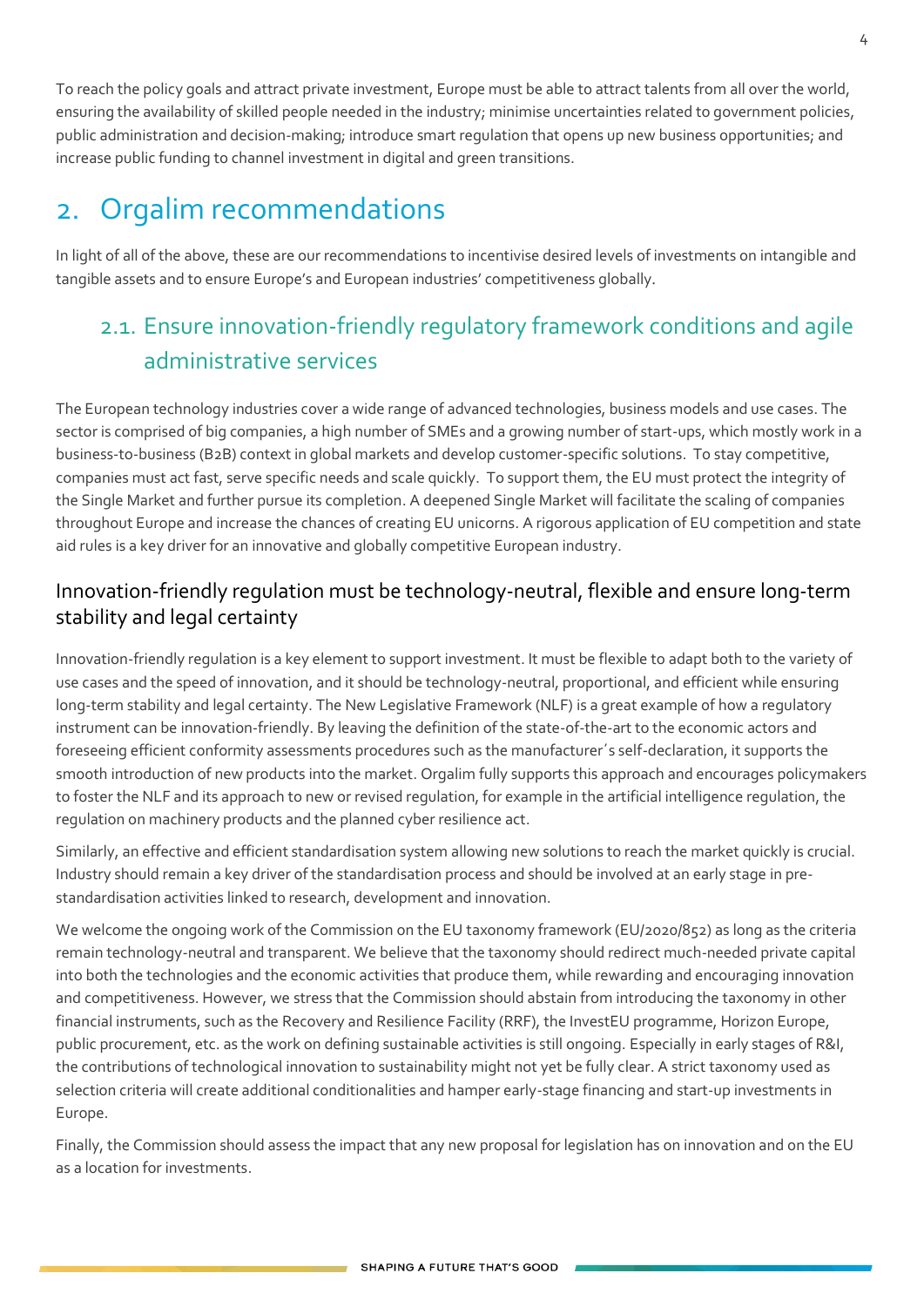#### Support digitalisation of public services to improve coordination and faster decisionmaking

Uncoordinated and slow decision-making by the different administrative sectors concerning environmental permits, land use, building permits, etc. discourages private investments. Clear investment regulations, guidelines and fast-track procedures by the government would provide the international and domestic investment community with the expected stability, transparency and more effective decision-making needed for the implementation of large-scale projects. Digitalisation, simplification of administrative processes and better coordination across the administrative sector would enable faster decision-making across the public sectors. For example, a basic principle should be that any business data or information would be requested and collected by the public sector only once. The Commission and the Member States need to rigorously monitor the progress of these aspects, set standards for good governance, and facilitate the sharing of good practices as part of the Digital Decade agenda.

### 2.2. Attract and leverage private capital effectively

#### Big leaps in the twin transitions require access to a variety of financial instruments

Until now, modularity in the product design, advanced and flexible manufacturing systems, digital twins and other innovations have made the phasing of investments over a longer period of time possible. However, businesses, Member States and the EU institutions are now facing the challenge to mobilise massive investments to meet the green and digital goals. In addition to the framework conditions discussed earlier, a crucial factor, both in the start-up and in the growth phase, is the availability of risk capital. Cooperation between government and private venture capital is particularly welcome as they complement each other. Private venture capital often has more market-oriented expertise and can better determine which projects are innovative and commercial, while government venture capital can bridge the early phases where the risk is judged to be too big by the private sector.

To support scaling up research and new inventions into successful, exponentially growing business, the public and private venture capital funds need to be pooled together more effectively from the early phases. A single platform where businesses, and particularly SMEs, could find all the information needed on the different instruments available would greatly facilitate the identification of the right tools and improve transparency.

#### Public programmes on R&I and the first industrial deployment of new technologies need to leverage private investment effectively

To succeed in the goals set for the twin transitions, the public sector needs to contribute with long-term financing of research and development as well as testing, demonstration and even the first industrial deployment of new technologies through a well-defined and competitive process.

Some progress in this direction has been made with the recent Council conclusions on the ERA package<sup>8</sup>. Orgalim welcomes Member States' intentions to strengthen the Single Market for Research and Innovation, however remains concerned that no commitment is made as regards the level of investment that will be achieved. A concrete roadmap jointly prepared by the EU and the Member States is needed to show how the increase in the investment in research and innovation will be achieved. A rigorous monitoring of progress in R&D intensity, ensuring that the target of 3% of EU GDP will be reached at the latest by 2025, is necessary.

Orgalim welcomes the Commission's and Member States' efforts to design the EU funding instruments to support initiatives serving different technology readiness levels. The changes made to shorten the time needed from the submission of an application to the financing agreement for the approved initiatives, e.g. in the Horizon Europe Programme and in the Innovation Fund large scale projects, are steps forward and appreciated by the business

<sup>8</sup> New Pact and governance structure for the European Research Area (ERA): [https://www.consilium.europa.eu/en/press/press](https://www.consilium.europa.eu/en/press/press-releases/2021/11/26/new-pact-and-governance-structure-for-the-european-research-area-era/)[releases/2021/11/26/new-pact-and-governance-structure-for-the-european-research-area-era/](https://www.consilium.europa.eu/en/press/press-releases/2021/11/26/new-pact-and-governance-structure-for-the-european-research-area-era/)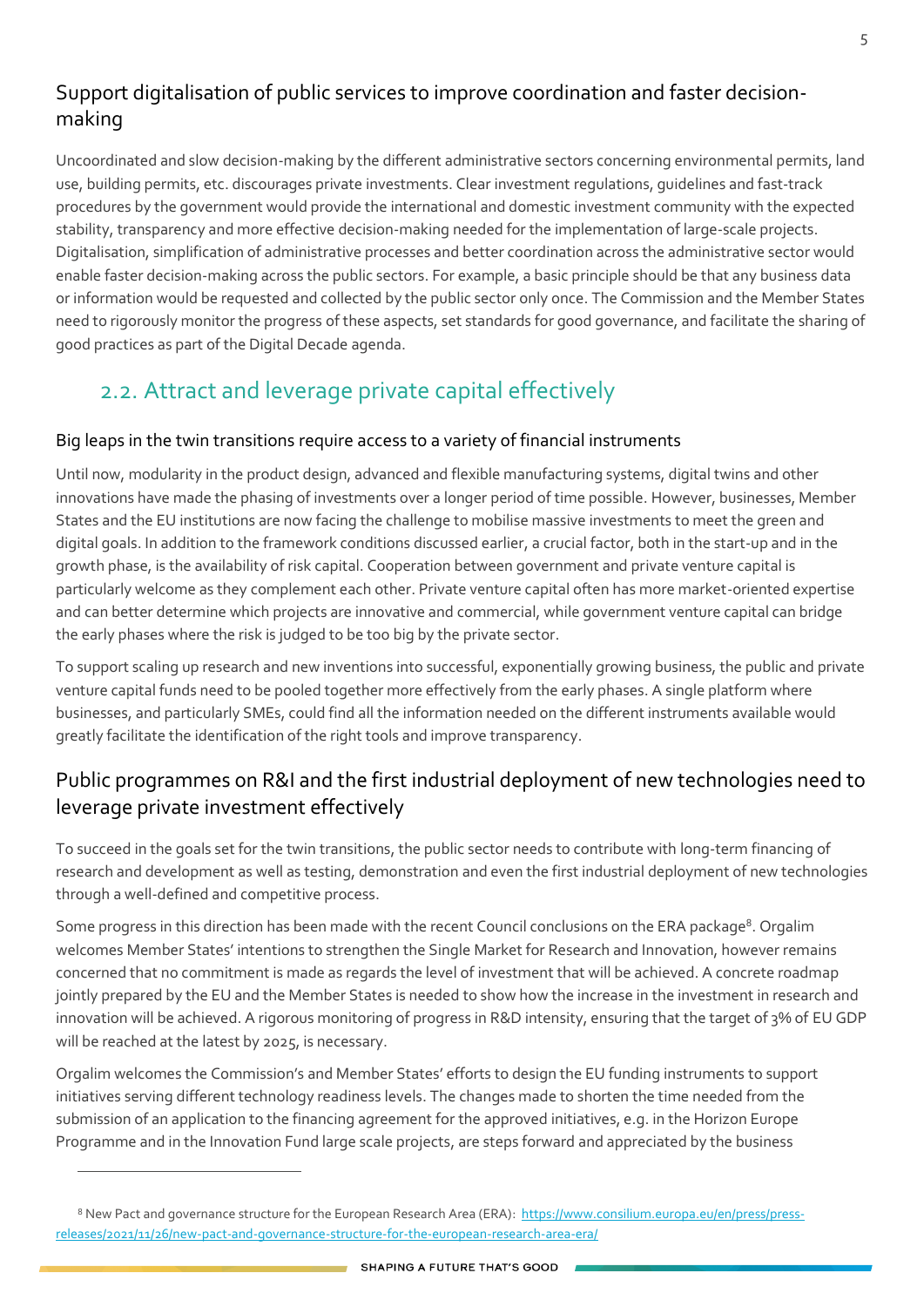community. Still, it remains to be seen to what extent the existing programmes and tools can really help SMEs to further develop their operations and networks and to integrate into innovative ecosystems. The Commission needs to monitor closely the participation of businesses, especially SMEs, in the Horizon Europe, Digital Europe and other EU programmes.

Overall, there is a continued need to pool resources together more effectively at the regional, national and EU levels and to tie the funding more to the achievements and outcomes instead of micromanaging the use of the funding. Particularly for SMEs it is often difficult to get an overall picture of the different funding options, and the overall portfolio of instruments is seen as fragmented and administratively time-consuming. It is crucial that the programmes and instruments are regularly evaluated to ensure that they fulfil their purpose.

#### IPCEIs are not a miracle cure and should be used restrictively

Orgalim welcomes the Commission's recent decisions to increase the possibilities of SMEs to participate in the Important Projects of Common European Interests (IPCEIs), to require the participation of at least four Member States, and to take actions to increase the transparency of the preparation and monitoring of the IPCEIs. Upholding EU competition rules and maintaining a strict application of EU state aid policy is central for an innovative and long-term competitive European industry. Orgalim believes that the IPCEI instrument should continue to apply only when there are significant failures that the market itself cannot address. This shall be based on economic considerations, i.e. market failures, and not political ones such as shielding European industry from global competition. It is also important to assess the experiences of the first IPCEIs in a timely manner, e.g. those in microelectronics and in batteries, in order to evaluate their impact in terms of private investment and spillover effects.

### 2.3. Strengthen the connection between R&I and industrial policies

Orgalim welcomes recent efforts to strengthen links between R&I and industrial policies, particularly through the initiatives brought up by the Commission Communication on a European Industrial Strategy<sup>9</sup>, the related activities of the [Industrial Forum](https://orgalim.eu/news/orgalim-president-rada-rodriguez-appointed-eu-industrial-forum) and the Council Recommendations on the Pact for Research and Innovation in Europe<sup>10</sup>. Nevertheless, we believe more needs to be done in this area. Corporate R&I is a fundamental part of Europe's overall R&I activities, it is inextricably linked to industrial policies, and it is crucial to ensure the EU's competitiveness as well as the transformation of industry, which is, and will be, a key element for achieving the green and digital transitions. Proximity and cooperation between production sites and research hubs bring shorter lead times, therefore increasing competitiveness and speeding up market uptake. For these reasons, Orgalim believes that a number of activities should be developed and supported by the EU Institutions and Member States to continue strengthening this connection.

#### Foster and support advanced manufacturing technologies

The Commission and the Member States should pay special attention to fostering and supporting advanced manufacturing technologies which are, and will be, fundamental to achieve the twin transitions and make businesses more resilient. Both EU and national funding programmes should specifically target advanced manufacturing and/or cross-border and cross-ecosystem collaboration involving advanced manufacturing.

#### Ensure the synergies between the development of Technology Roadmaps (TR) and Industrial Transition Pathways (IRP)

Orgalim welcomes the Commission's efforts to facilitate the development of Technology Roadmaps and the Industrial Transition Pathways as a part of the implementation of the European Industrial Strategy. It is essential that there is a close collaboration between these two processes. By involving industries, research institutes and other relevant

<sup>9</sup> See European Commissio[n documents](https://ec.europa.eu/info/strategy/priorities-2019-2024/europe-fit-digital-age/european-industrial-strategy_en#documents) related to the European Industrial Strategy

<sup>10</sup> Council Recommendations on the Pact for Research and Innovation in Europe [https://data.consilium.europa.eu/doc/document/ST-](https://data.consilium.europa.eu/doc/document/ST-13701-2021-INIT/en/pdf)[13701-2021-INIT/en/pdf](https://data.consilium.europa.eu/doc/document/ST-13701-2021-INIT/en/pdf)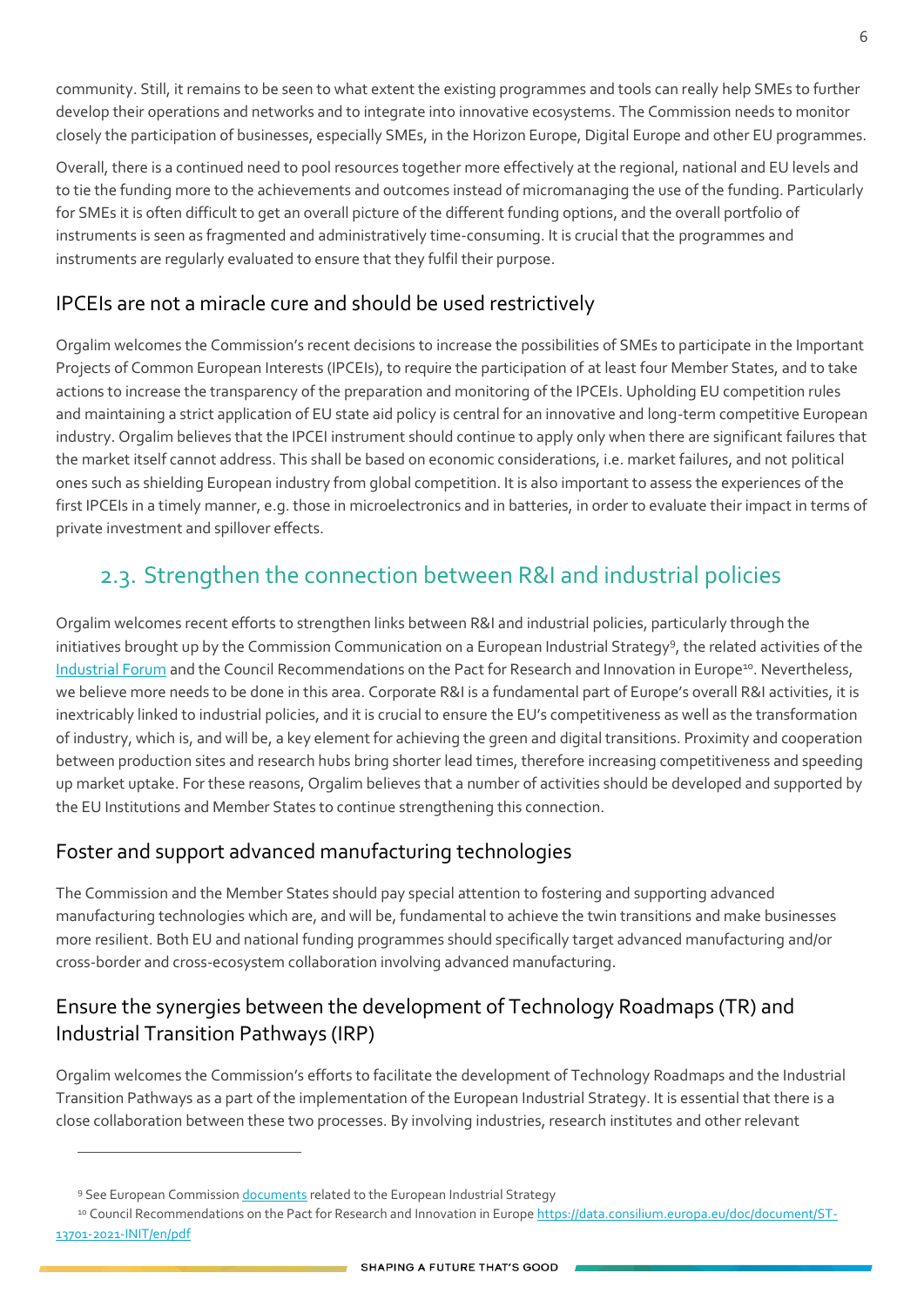stakeholders in the process right from the beginning the Commission can enhance the implementation of the roadmaps and the pathways.

A coherent and comprehensive approach to the twin transitions and the development of TRs and ITPs needs to be adopted for all ecosystems, encompassing technology integration and the need to bring technology and sustainable business development closer together.

#### Invest in Technology Infrastructures<sup>11</sup> (TIs) and test beds based on industrial needs

TIs are becoming essential to innovative industries who need to test, validate, and upscale new and more and more complex products before they can be placed on the market. Orgalim calls for an EU strategy that focuses on investing in open Technology Infrastructures across Europe. Such strategy should support the development of pan-European TIs, to be developed in close cooperation with all relevant stakeholders and ensure appropriate financing models.

Technology infrastructure can also be used to test policies that change decision-making, such as systems thinking, regulatory greenhouses and real-time data analysis. From this perspective, technology infrastructures can be a useful tool for public authorities and improve knowledge-sharing between Member States. In particular, the EU needs to shift its work and efforts to invest in open test and demonstration environments and "sandboxes" to develop the regulatory framework needed to promote research and innovation.

#### Bring the PPP model to the next level

We see great potential in further developing the Horizon Europe partnership model (PPP) at European level. This model has proved to be very successful, particularly in bringing together effective collaboration between different industries as well as with universities and research centres. However, PPPs are currently mainly focused on R&D activities, while we believe that in the future the model can also evolve to deal with conditions for stronger competitiveness and sustainability of companies. It should be explored whether PPPs such as Made in Europe, and others involving several businesses, could also function as a platform for the development of innovation ecosystems, scaling of successful pilots and joint European initiatives for industrial deployment.

# 2.4. Support SMEs and strengthen the skills and capabilities needed for the twin transitions

#### Support businesses, particularly SMEs, in reinventing their networks, ecosystem and innovation strategies

Successful businesses are those who are capable of adapting their business models and adopting new technologies and production methods to remain competitive. Nowadays, this means embracing the green and digital transitons, developing new processes and deploying technologies that are environmentally and socially sustainable, while still making a profit. This requires a lifecycle-based design of business processes and products, continuous investments in skills and capabilities, and co-operation within the value-chain and ecosystem. Many businesses, particulary SMEs, need to reinvent their collaboration, networks and innovation strategies, to increase the diversity of their partner networks to capture the opportunities the twin transitions offer, and to adapt to the disruption the pandemic has caused in the value chains, the markets and the global economy. While much of the responsibility to ensure that business networks and ecosystems are well-functioning and better equipped to adapt to external uncertainties (e.g. shortages of semiconductors) lies with the industry, the Commission and the Member States should link financial support to leading companies to their cooperation with and inclusion of SMEs in their innovation ecosystems and activities. In this way,

 $\sim$  10  $\mu$ 

<sup>11</sup> With the term Technology Infrastructures (TIs) we refer to demonstrators, testbeds, piloting facilities, living labs, and all other types of physical or simulated users' environments that allow companies to test their products (or services, or processes) in a safe and close-to-real environment before they enter the market.